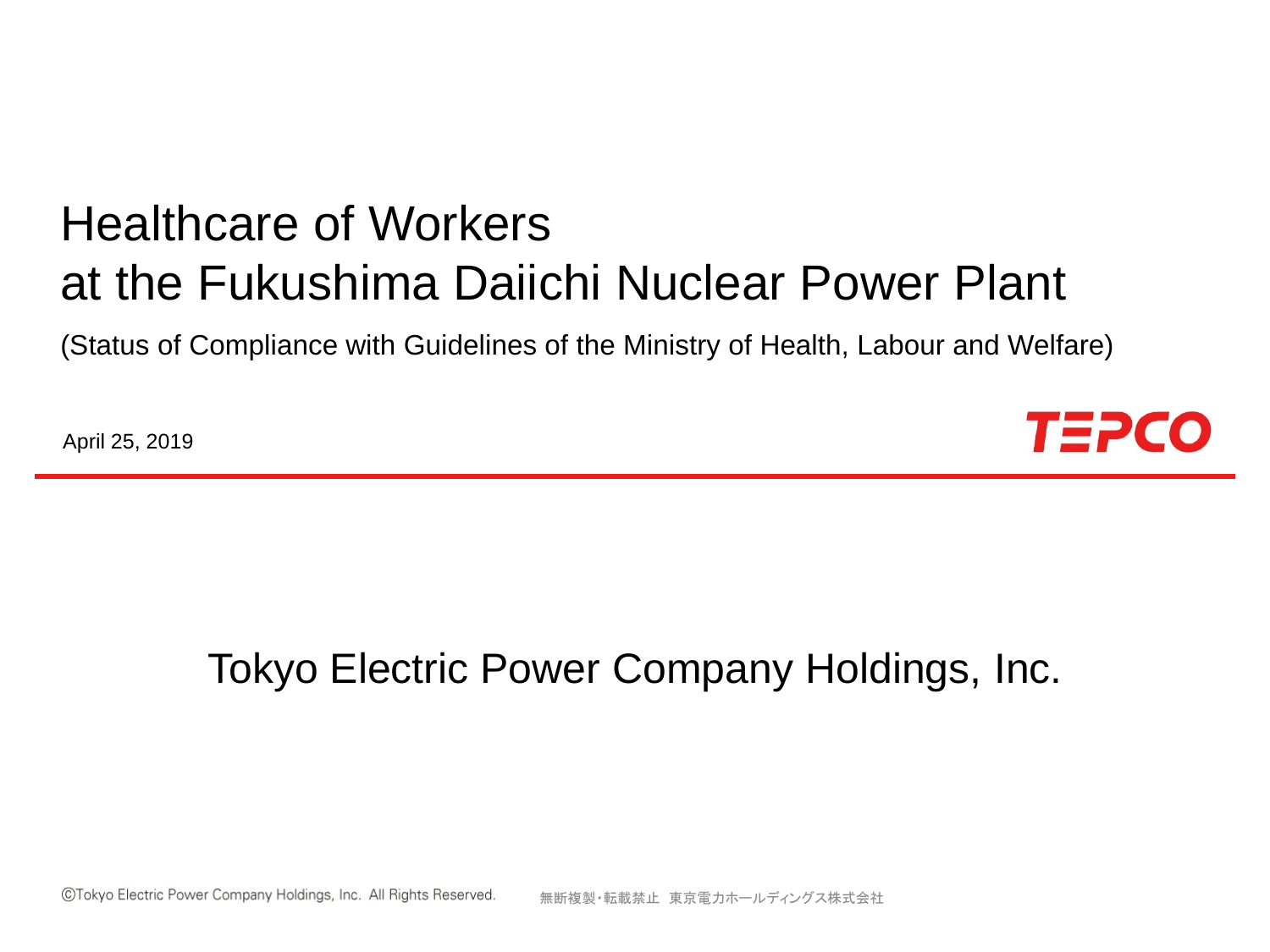

#### **As measures for the healthcare of the workers at the Fukushima Daiichi Nuclear Power Plant, the primary contractors and TEPCO have established and are using a system to address the following workers.**

- Target: Workers who have been determined through medical examinations to **"require thorough examinations," "require medical treatment," or "require continued medical treatment." \*1**
- Purpose: Ensuring that the above workers **have consulted a doctor and, as needed, have been subject to appropriate work-related relief measures.**

\*1 Applicable laws and regulations require that radiation workers should receive medical examinations before they start working as radiation workers and subsequently twice a year. Each determination of the above is based on the results of these medical examinations.

<Background>

- As a response to the guidelines of the Ministry of Health, Labour and Welfare, we started to use the system in July/August 2016 (partially in August), with assistance from the primary contractors and using the specific goals and guidance provided by the University of Occupational and Environmental Health, Japan.
- For the time being, the status of health management will be checked based on quarterly reports from each primary contractor.

(Starting with the 2nd quarter of FY 2016, the status of health management has been reported at meetings by the office for meetings of the team for addressing decommissioning and contaminated water issues.)

• **This report contains information about the health management status in the 3rd quarter of FY 2018 covering the medical examinations for October–December) and about the follow-up statuses in the 2nd**

**quarter and earlier.** ⇒ The summary is shown on pages 2 and 3.

[Specific Goals]

TEPCO and the primary contractors must ensure that the workers of the relevant subcontractors:

- 1) Receive necessary medical examinations on a periodic basis;
- 2) Consult a doctor if they have been determined through a medical examination to require medical treatment or a thorough examination;
- 3) Continue to receive necessary medical treatment at least while working at the site of the Fukushima Daiichi Nuclear Power Plant if they have been determined by a doctor to require medical treatment;
- 4) Are treated according to necessary actions including appropriate work-related relief measures based on the results of periodic medical examinations; and/or

5) Are subject to appropriate work-related relief measures, with their implementation status being continuously checked and the measures being continuously reviewed.

©Tokyo Electric Power Company Holdings, Inc. All Rights Reserved. 無断複製・転載禁止 東京電力ホールディングス株式会社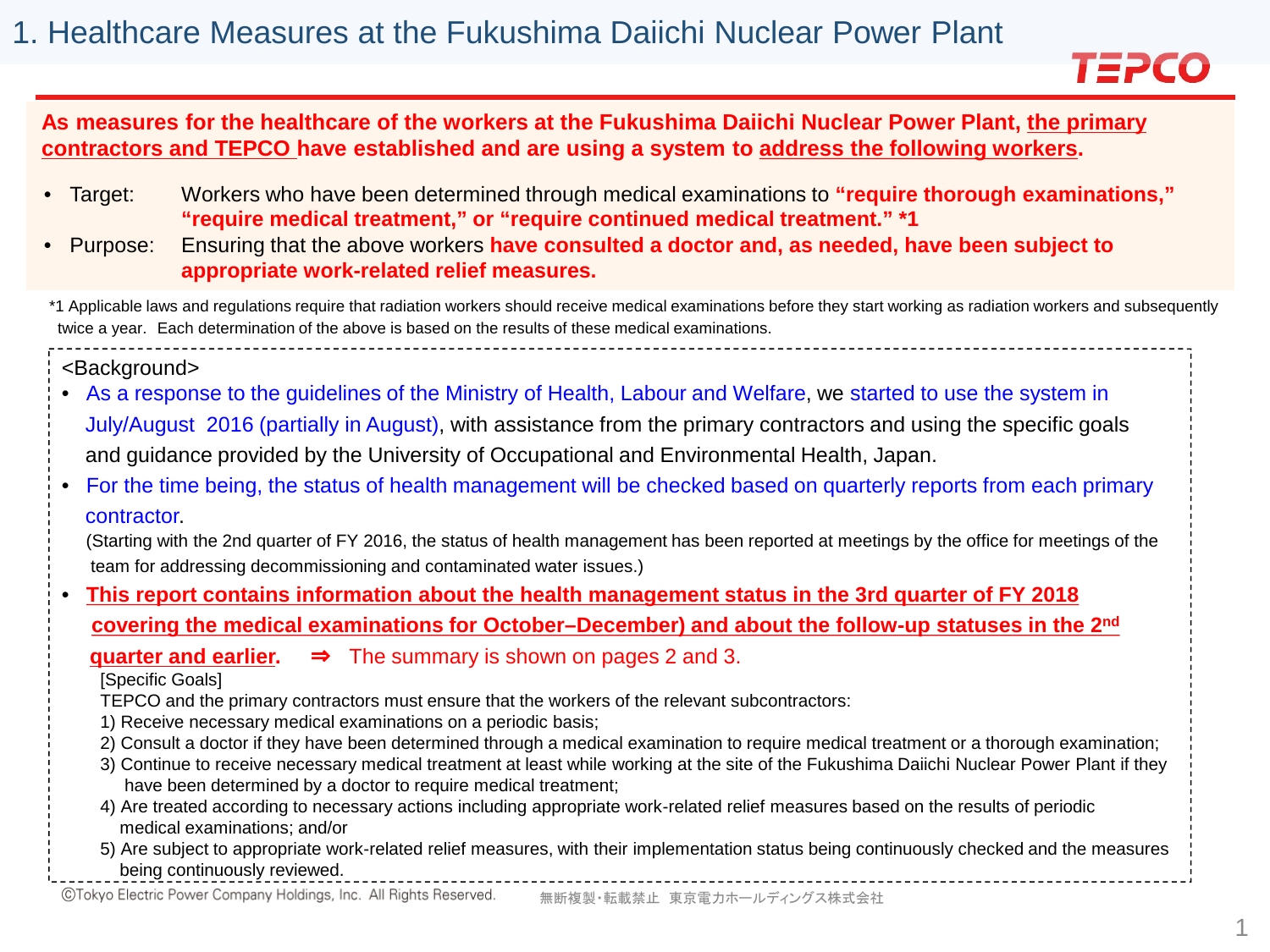#### 2. Results: Summarizing the Status of Management for Medical Examinations in the 3rd Quarter of FY2018 TEPCO

**Results: summarizing the status of management for medical examinations conducted in the 3rd quarter (October–December)**

**(1) The workers' reception of medical examinations and the results** [No. of offices covered: 55 (primary contractors: 52)]

• A total of 5,221 workers received medical examinations during the period, **and 440 workers (8% of all workers) were determined to "require thorough examinations".** (1,289 workers (25% of all workers) were determined to "require thorough examinations," "require medical treatment," or "require continued medical treatment.")

#### **(2) Status of those determined to "require thorough examinations"**

- The reports from the primary contractors indicated that 65% of the workers had already received thorough examinations and had been subject to appropriate work-related relief measures by the companies, as needed (A); if those who were expected to be subject to appropriate measures soon (B) were included, the achievement rate was 85%.
- All contractors are appropriately implementing the guidance and management under the established system.
- 15% of the workers concerned replied that they had not received medical examinations after they had been given guidance (C). Their subsequent statuses will be checked through the next reports for the 4th quarter of FY2018.

| Number of workers determined to "require thorough examinations": 440<br>Status                                     |     |
|--------------------------------------------------------------------------------------------------------------------|-----|
| A (workers have received thorough exams and, as necessary, the companies                                           | 286 |
| have applied appropriate work-related relief measures to the workers)<br>  B (Workers are undergoing examinations) | 90  |
| C (Workers have not yet received thorough exams after guidance)                                                    | 64  |



⇒ The primary contractors are appropriately reporting the statuses, indicating that the systems built by them are effectively functioning, and are even able to identify how the workers are addressed by the relevant subcontractors.

Note: The numbers of workers indicated are simple sums of those reported from each company. Some workers may have been counted more than once if they were relocated or if the system counted workers on a per medical examination category. The same applies to the figures on the next page.